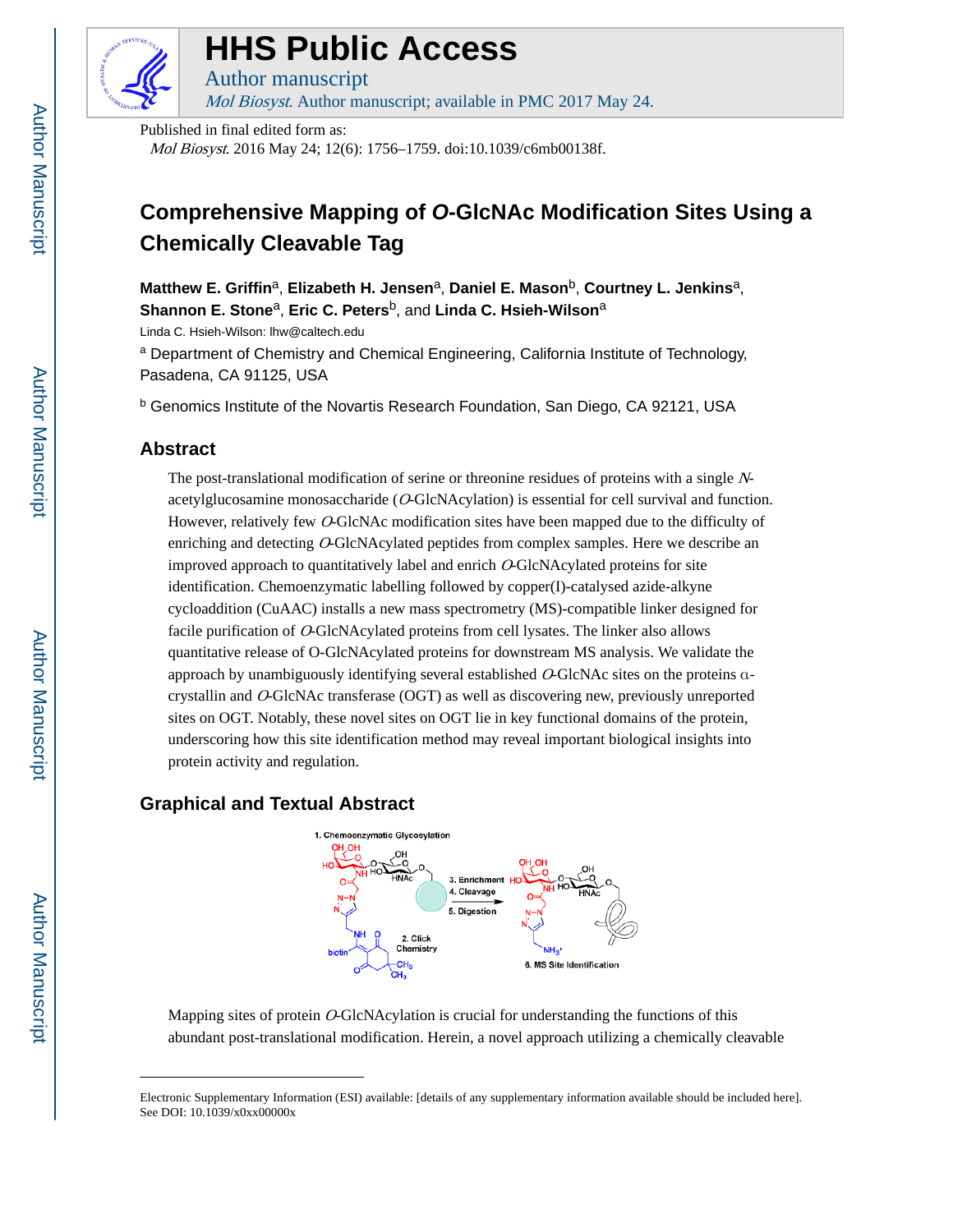Dde-based tag is employed to quantitatively label and release O-GlcNAcylated proteins, leading to the mass spectrometric identification of previously unidentified glycosylation sites.

> The dynamic and reversible post-translational modification of intracellular proteins by βlinked O-GlcNAc, known as O-GlcNAcylation, is necessary for the regulation of numerous cellular processes, including transcription, translation, protein homeostasis, and metabolism.<sup>1-6</sup> Alterations in O-GlcNAcylation are associated with human diseases such as cancer, diabetes, and neurodegeneration.<sup>6-8</sup> However, understanding the roles of  $O$ -GlcNAcylation in specific physiological contexts will require a more comprehensive characterization of the O-GlcNAc proteome and the modification sites on proteins. Notably, although thousands of proteins have been putatively shown to be  $O-GlcNAcylated$ ,  $9-15$ relatively few glycosylation sites have been mapped. Mass spectrometric (MS) identification of O-GlcNAcylated peptides from complex mixtures has been challenging due to the substoichiometric nature of O-GlcNAcylation and is further exacerbated by suppression of  $O$ -GlcNAc peptide ionization in the presence of the unmodified peptide.<sup>16</sup> Thus, improved methods to enrich O-GlcNAcylated peptides or proteins are much needed, particularly approaches that can be directly used in conjunction with MS/MS sequencing to achieve a more comprehensive understanding of O-GlcNAc modification sites.

> Robust enrichment of O-GlcNAcylated proteins can be accomplished using a two-step chemoenzymatic approach.<sup>11, 17</sup> First, the O-GlcNAc moiety is tagged with a non-natural azide group by treatment of cell lysates with UDP-GalNAz **1** and a mutant galactosyltransferase (Y289L GalT)<sup>18</sup> that specifically recognizes terminal GlcNAc moieties. Next, a biotin group is attached via copper(I)-catalysed azide-alkyne cycloaddition  $(CuAAC)^{19}$ , which allows for affinity purification. Although a limited set of alkyne-biotin linkers are commercially available, many existing linkers are not ideal for mapping  $O$ -GlcNAc modification sites. In particular, harsh conditions are usually required to disrupt the femtomolar biotin-streptavidin interaction,<sup>20</sup> which may hydrolyse the labile  $O$ -GlcNAc moiety. Additionally, many linkers contain a large spacer between the biotin group and the alkyne functionality, which appends a relatively large mass to the glycopeptide and can preclude its identification.20 Therefore, a facile method to release the labelled peptides and proteins with minimal added mass would greatly facilitate downstream analysis.

> Several cleavable linkers have been previously developed for enrichment of O-GlcNAcylated proteins.13, 15, 16, 21 However, each suffers from significant drawbacks for site identification. For example, a photocleavable linker was employed in conjunction with UDP-GalNAz **1** and Y289L GalT to sequence modified peptides from mouse brain lysate.<sup>15, 16</sup> Importantly, the moiety retained after cleavage provided a positively-charged amine group, which increased the overall peptide charge and facilitated ionization by electron-transfer dissociation (ETD), the most successful MS/MS method for O-GlcNAc peptide sequencing.<sup>12, 22</sup> Unfortunately, cleavage of the linker was found to be incomplete.16 In a recent report, a dibrominecontaining, acid-cleavable linker was employed to identify various glycan modifications including  $O-GlcNAc<sup>21</sup>$  However, cleavage of the linker revealed only a neutral hydroxyl group, and the halogenated glycopeptides demonstrated poor fragmentation efficiency using ETD. Therefore, we aimed to develop a tag that would be quantitatively appended and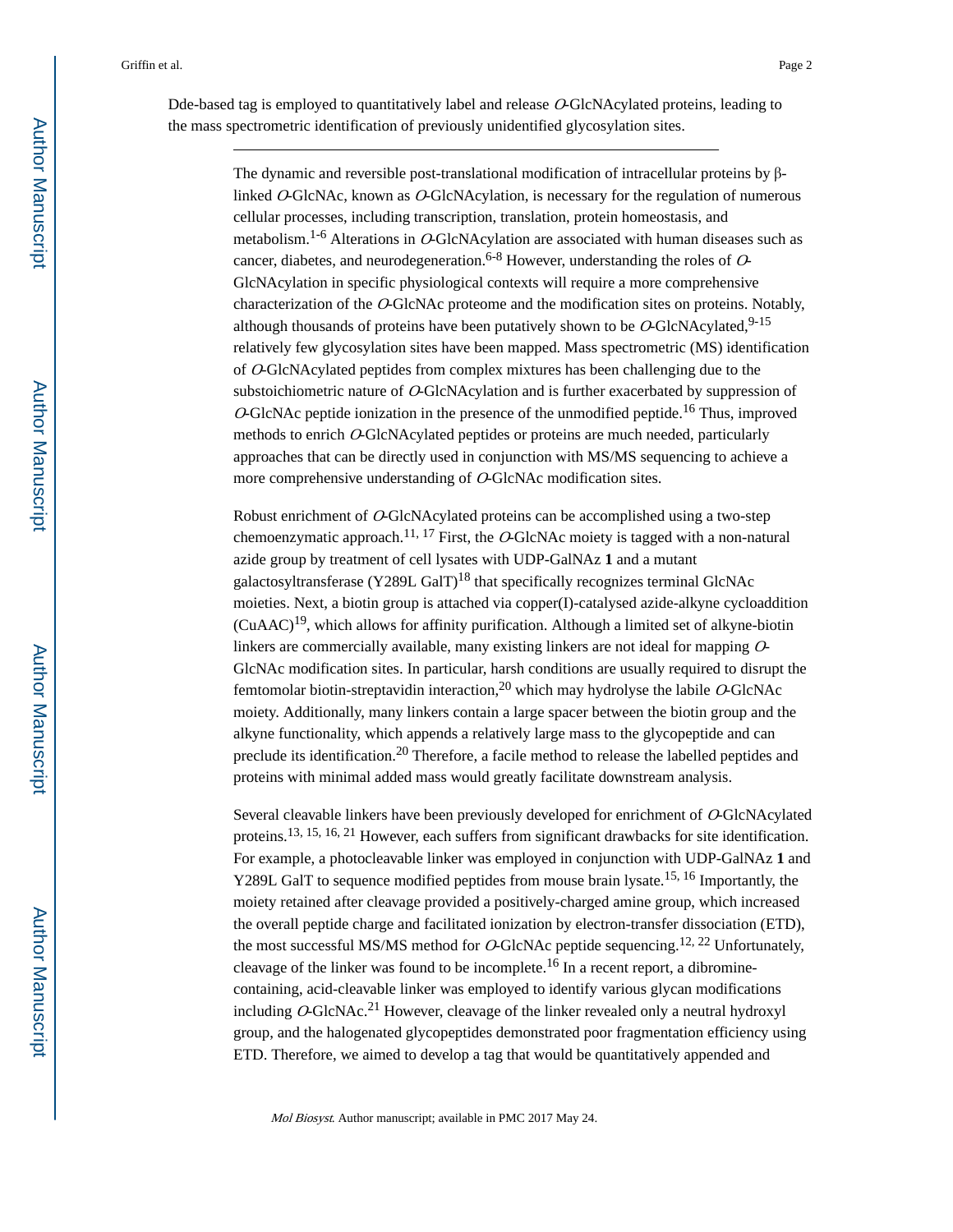released, as well as incorporate a positive charge upon cleavage to facilitate ETD-MS detection.

To achieve these dual goals, we chose to examine the 1-(4,4-dimethyl-2,6-dioxocyclohex-1 ylidene)ethyl (Dde) functional group (Fig. 1A). The Dde moiety has been used extensively as a protecting group for lysine in peptide synthesis,  $2<sup>3</sup>$  demonstrating its compatibility with biomolecules. The group is stable to both acid and base and can be quantitatively removed by hydrazine.24 However, it was reported that the Dde group is incompatible with sodium dodecyl sulphate (SDS) and amine-containing buffers, common additives to protein labelling protocols.<sup>25</sup>

We first investigated the labelling of a model  $O$ -GlcNAcylated peptide with commercially available alkyne-Dde-biotin **2** followed by cleavage of the linker using liquid chromatography (LC)-MS (Fig. 1B and 2). Commercially available peptide TAPT(gS)TIAPG (Fig. 2A), where gS is the  $O-GlcNAcylated$  residue, was incubated with 100 ng/μL Y289L GalT and 1 mM UDP-GalNAz of **1** in 10 mM HEPES pH 7.9, 5.5 mM MnCl<sub>2</sub> overnight at  $4 \degree$ C.LC-MS analysis revealed quantitative conversion to the desired GalNAz-labeled product (Fig. 2B). Next, the azide-containing peptide was reacted with 100 μM of **2** in 10 mM sodium phosphate pH 7.6 containing 2 mM sodium ascorbate (NaAsc), 100 μM THPTA, and 1 mM CuSO<sub>4</sub>. After 1 h, stoichiometric biotinylation of the peptide was observed (Fig. 2C). Treatment with 2% aqueous hydrazine for 1 h at RT resulted in quantitative cleavage of the linker to afford a minimal, positively-charged aminomethyltriazolyl group (Fig. 1B and 2D). To test whether the linker would be stable under stringent wash conditions, we incubated the labelled peptide with 1% RapiGest, a MScompatible analogue of SDS, or 6 M urea for 1 h at RT (Supplemental Fig. 1). In both cases, the linker remained intact, highlighting the compatibility of the linker with rigorous washing steps.

We next tested the performance of our linker in comparison to the previously described, widely utilized photocleavable linker (alkyne-PC-biotin).<sup>16</sup> Briefly, HEK-293T cell lysate was subjected to chemoenzymatic labelling with **1** using Y289L GalT as described above. The azide-labelled protein was then split into two equal fractions and reacted with either **2** or alkyne-PC-biotin by CuAAC. An aliquot of each sample was reserved for analysis, and the remainder of each sample was subjected to cleavage using 2% hydrazine monohydrate or by UV irradiation at 365 nm. The samples were resolved by SDS-PAGE and probed for biotin using streptavidin conjugated to AlexaFluor 680 dye (Fig. 3). Notably, a stronger biotin signal was observed for lysate labelled with **2** compared to alkyne-PC-biotin, suggesting higher labelling efficiency with the Dde linker. Furthermore, although both linkers cleaved well, the photocleavable linker showed slightly higher residual signal compared to **2**, suggesting that the Dde moiety was also released more efficiently than the photocleavable group. These results demonstrate that our new approach provides an improvement in both labelling efficiency and recovery of O-GlcNAcylated proteins compared to the most widely used method.

We then evaluated the potential of the approach to pull down known O-GlcNAcylated proteins and identify sites of modification. The well-characterized O-GlcNAcylated protein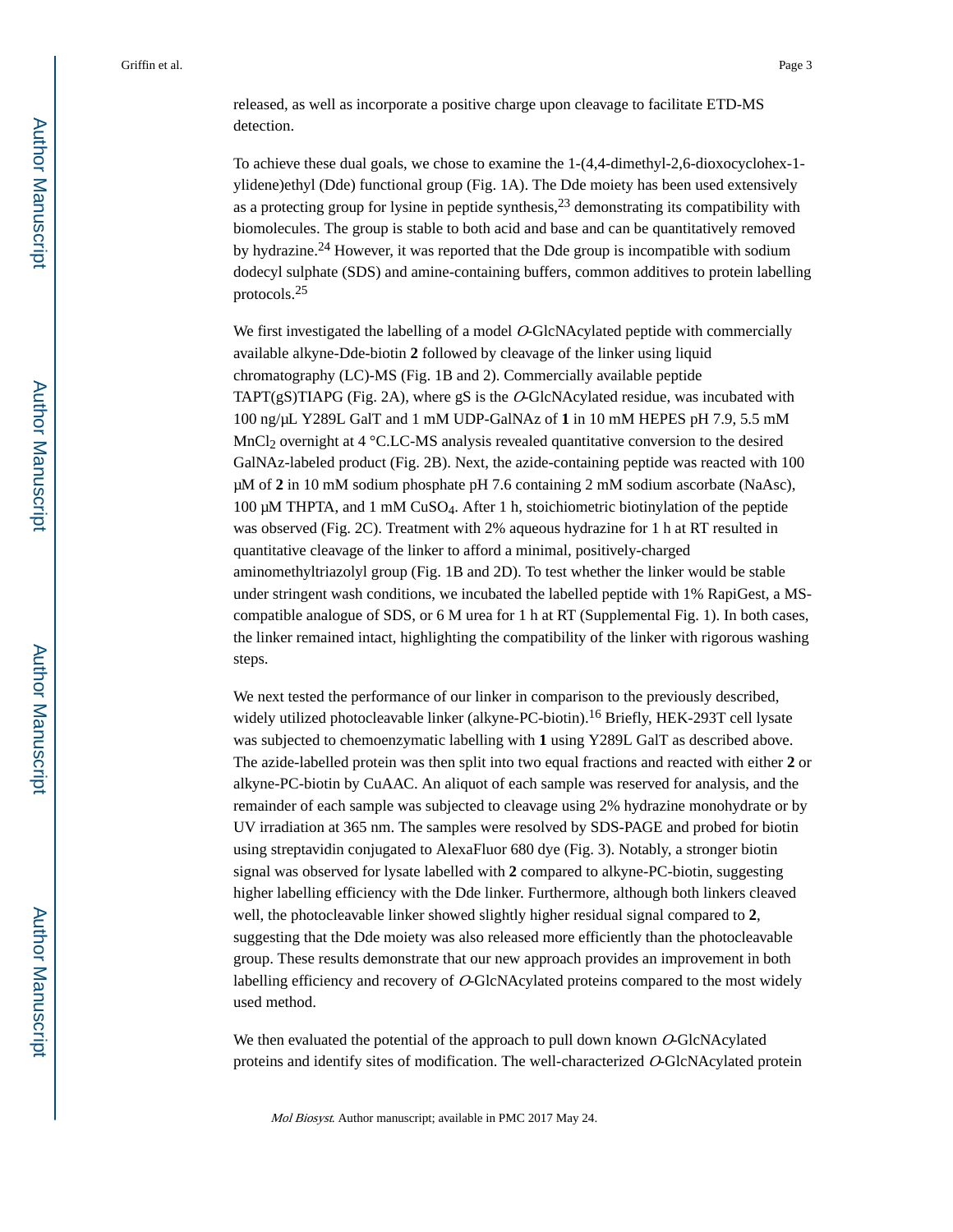α-crystallin was selected to assess the sensitivity of the method because it has a relatively low glycosylation stoichiometry ( $< 10\%$ ).<sup>26</sup> Short-form OGT (sOGT)<sup>27, 28</sup> from Sf9 cells has multiple sites of O-GlcNAcylation and was thus used to determine whether comprehensive site mapping could be achieved.<sup>12</sup> To test the robustness of our method in a complex mixture, each protein was added to 200 μg of adult mouse cortical lysate and subjected to chemoenzymatic labelling and CuAAC using **2**. The labelled proteins were applied to high-capacity Neutravidin resin and washed with 0.5 mL of 1% SDS, 6 M urea, and phosphate buffered saline (PBS). The resin was then incubated for 1 h with 2% aqueous hydrazine to cleave the O-GlcNAcylated proteins from the resin. Eluted samples were precipitated, re-dissolved in denaturing buffer and subjected to reduction, alkylation, and proteolytic digestion. Digested peptides were separated by nanoLC-MS and analysed on an LTQ-Velos by a combination of collision-induced dissociation (CID) and ETD-MS.

Impressively, a large number of O-GlcNAcylation sites were identified on α-crystallin and sOGT (Table 1). The known O-GlcNAc site on  $\alpha$ -crystallin A (Ser-162)<sup>29</sup> was readily recognized despite the low abundance of the O-GlcNAc modification at this site. Importantly, we observed both known and novel sites on sOGT.<sup>12, 30</sup> For example, we identified the previously reported Thr-662 site, which is found in the catalytic domain of  $sOGT<sup>15</sup>$ . The new linker design also revealed a number of new O-GlcNAcylation sites within the N-terminal tetratricopeptide repeat-containing (TPR) domains (Ser-10/Thr-12, Ser-20, Ser-52, and Ser-56) of sOGT, and we observed a doubly modified peptide at both Ser-10/ Thr-12 and Ser-20, highlighting the sensitivity of the approach to identify novel glycosylation sites and multiply occupied states. As the TPR domains of OGT are thought to mediate protein-protein interactions,  $31-33$  such modifications could play an integral role in OGT regulation and may provide a mechanism to selectively modulate its activity toward specific substrates.

#### **Conclusions**

Herein we describe an improved method to facilitate the comprehensive mapping of O-GlcNAc modification sites. Chemoenzymatic attachment of an azide-containing monosaccharide onto O-GlcNAc sugars provides a stoichiometric, bioorthogonal handle, which is further functionalized with an alkyne-Dde-biotin linker to isolate and enrich O-GlcNAcylated proteins. The cleavable Dde linker provides numerous benefits over other reported structures. First, the linker is commercially available and inexpensive. Second, it is stable to rigorous, denaturing wash conditions and can be quantitatively cleaved under mild chemical conditions. Finally, the cleaved moiety that remains on the modified peptide minimally changes the peptide mass and generates an additional positive charge, which facilitates peptide sequencing by ETD. Together, in combination with the commercially available chemoenzymatic labelling kit, $^{11}$  the method provides an accessible and practical system for the broader community. Using this approach, we identified established sites on both α-crystallin and sOGT and new modification sites on sOGT, including potentially novel sites for OGT regulation. Our results showcase the method's capacity to comprehensively profile protein O-GlcNAcylation. The stoichiometric nature of the chemoenzymatic labelling, CuAAC reaction, and elution steps provides an ideal platform for future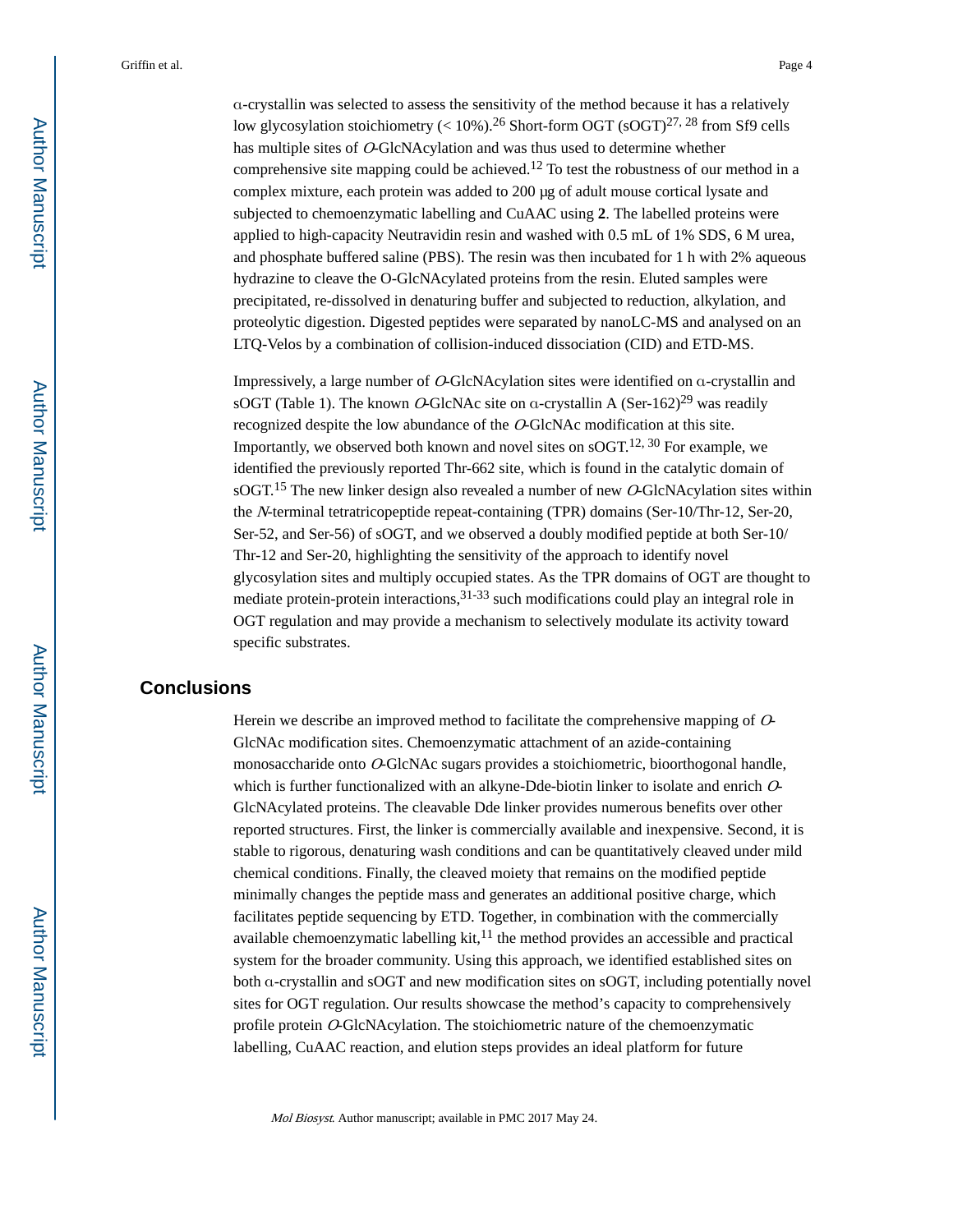quantitative MS analyses to profile global O-GlcNAcylation and will enable the discovery of novel functional roles for O-GlcNAcylation in diverse biological contexts.

#### **Supplementary Material**

Refer to Web version on PubMed Central for supplementary material.

#### **Acknowledgements**

We thank Dr. M. Shahgholi for assistance with peptide analysis by LC-MS. This research was supported by the National Institutes of Health (R01-GM084724), the National Science Foundation (GRFP DGE-1144469, M.E.G.) and the Department of Defense (NDSEG, E.H.J.).

#### **Notes and references**

- 1. Sakabe K, Wang Z, Hart GW. Proc. Natl. Acad. Sci. USA. 2010; 107:19915–19920. [PubMed: 21045127]
- 2. Rexach JE, Clark PM, Mason DE, Neve RL, Peters EC, Hsieh-Wilson LC. Nature Chemical Biology. 2012; 8:253–261. [PubMed: 22267118]
- 3. Zhu Y, Liu T-W, Cecioni S, Eskandari R, Zandberg WF, Vocadlo DJ. Nat. Chem. Biol. 2015; 11:319–U105. [PubMed: 25774941]
- 4. Yang WH, Kim JE, Nam HW, Ju JW, Kim HS, Kim YS, Cho JW. Nat. Cell Biol. 2006; 8:1074– 1083. [PubMed: 16964247]
- 5. Ruan H-B, Han X, Li M-D, Singh JP, Qian K, Azarhoush S, Zhao L, Bennett AM, Samuel VT, Wu J, Yates JRI, Yang X. Cell Metabolism. 2012; 16:226–237. [PubMed: 22883232]
- 6. Yi W, Clark PM, Mason DE, Keenan MC, Hill C, Goddard WAI, Peters EC, Driggers EM, Hsieh-Wilson LC. Science. 2012; 337:975–980. [PubMed: 22923583]
- 7. Erickson JR, Pereira L, Wang L, Han G, Ferguson A, Dao K, Copeland RJ, Despa F, Hart GW, Ripplinger CM, Bers DM. Nature. 2013; 502:372–376. [PubMed: 24077098]
- 8. Yuzwa SA, Shan X, Macauley MS, Clark T, Skorobogatko Y, Vosseller K, Vocadlo DJ. Nat. Chem. Biol. 2012; 8:393–399. [PubMed: 22366723]
- 9. Ma J, Hart GW. Clin. Proteomics. 2014; 11:8. [PubMed: 24593906]
- 10. Khidekel N, Ficarro SB, Peters EC, Hsieh-Wilson LC. Proc. Natl. Acad. Sci. USA. 2004; 101:13132–13137. [PubMed: 15340146]
- 11. Clark PM, Dweck JF, Mason DE, Hart CR, Buck SB, Peters EC, Agnew BJ, Hsieh-Wilson LC. J. Am. Chem. Soc. 2008; 130:11576–11577. [PubMed: 18683930]
- 12. Khidekel N, Ficarro SB, Clark PM, Bryan MC, Swaney DL, Rexach JE, Sun YE, Coon JJ, Peters EC, Hsieh-Wilson LC. Nat. Chem. Biol. 2007; 3:339–348. [PubMed: 17496889]
- 13. Zaro BW, Yang Y-Y, Hang HC, Pratt MR. Proc. Natl. Acad. Sci. U.S.A. 2011; 108:8146–8151. [PubMed: 21540332]
- 14. Trinidad JC, Barkan DT, Gulledge BF, Thalhammer A, Sali A, Schoepfer R, Burlingame AL. Mol. Cell Proteomics. 2012; 11:215–229. [PubMed: 22645316]
- 15. Alfaro JF, Gong C-X, Monroe ME, Aldrich JT, Clauss TRW, Purvine SO, Wang Z, Camp DGI, Shabanowitz J, Stanley P, Hart GW, Hunt DF, Yang F, Smith RD. Proc. Natl. Acad. Sci. USA. 2012; 109:7280–7285. [PubMed: 22517741]
- 16. Wang Z, Udeshi ND, O'Malley M, Shabanowitz J, Hunt DF, Hart GW. Mol. Cell Proteomics. 2010; 9:153–160. [PubMed: 19692427]
- 17. Khidekel N, Arndt S, Lamarre-Vincent N, Lippert A, Poulin-Kerstien KG, Ramakrishnan B, Pradman a. Qasba K, Hsieh-Wilson LC. J. Am. Chem. Soc. 2003; 125:16162–16163. [PubMed: 14692737]
- 18. Ramakrishnan B, Qasba PK. J. Biol. Chem. 2002; 277:20833–20839. [PubMed: 11916963]
- 19. McKay CS, Finn MG. Chemistry & Biology. 2014; 21:1075–1101. [PubMed: 25237856]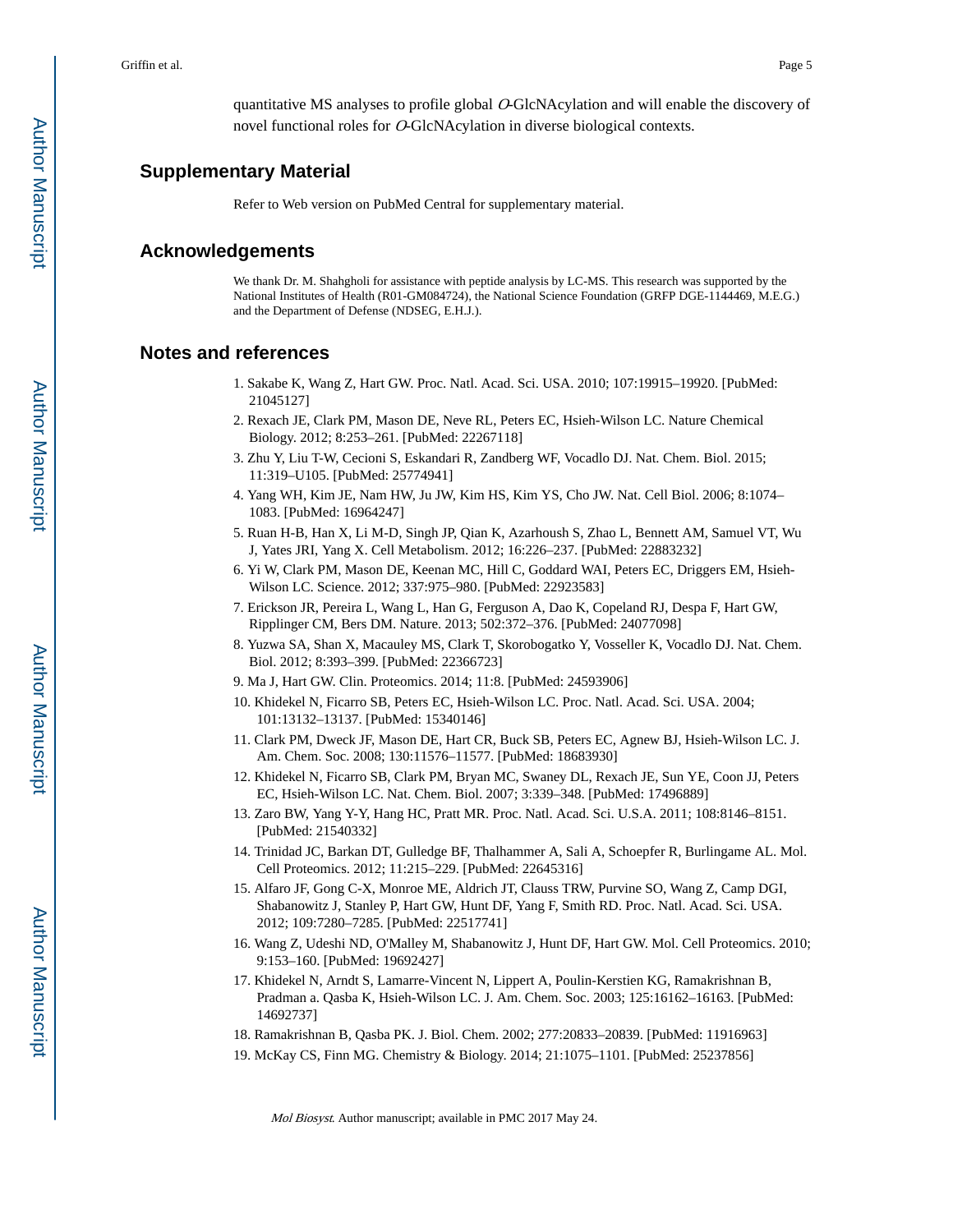- 20. Szychowski J, Mahdavi A, Hodas JJL, Bagert JD, Ngo JT, Landgraf P, Dieterich DC, Schuman EM, Tirrell DA. J. Am. Chem. Soc. 2010; 132:18351–18360. [PubMed: 21141861]
- 21. Woo CM, Iavarone AT, Spiciarich DR, Palaniappan KK, Bertozzi CR. Nat. Methods. 2015; 12:561–569. [PubMed: 25894945]
- 22. Myers SA, Daou S, Affar EB, Burlingame AL. Proteomics. 2013
- 23. Bycroft BW, Chan WC, Chhabra SR, Hone ND. J. Chem. Soc. Chem. Comm. 1993:778–779.
- 24. Chhabra SR, Parekh H, Khan AN, Bycroft BW, Kellam B. Tet. Lett. 2001; 42:2189–2192.
- 25. Yang Y, Verhelst SHL. Chem. Comm. 2013; 49:5366–5368. [PubMed: 23648945]
- 26. Chalkley RJ, Burlingame AL. J. Am. Soc. Mass Spec. 2001; 12:1106–1113.
- 27. Hanover JA, Yu S, Lubas WB, Shin S-H, Ragano-Caracciola M, Kochran J, Love DC. Arch Biochem Biophys. 2003; 409:287–297. [PubMed: 12504895]
- 28. Lazarus BD, Love DC, Hanover JA. Glycobiology. 2006; 16:415–421. [PubMed: 16434389]
- 29. Roquemore EP, Dell A, Morris HR, Panico M, Reason AJ, Savoy LA, Wistow GJ, Zigler JS, Earles BJ, Hart GW. J. Biol. Chem. 1992; 267:555–563. [PubMed: 1730617]
- 30. Tai H-C, Khidekel N, Ficarro SB, Peters EC, Hsieh-Wilson LC. J. Am. Chem. Soc. 2004; 126:10500–10501. [PubMed: 15327282]
- 31. Chen Q, Chen Y, Bian C, Fujiki R, Yu X. Nature. 2012; 493:561–564. [PubMed: 23222540]
- 32. Zeytuni N, Zarivach R. Structure. 2012; 20:397–405. [PubMed: 22404999]
- 33. Iyer SP, Hart GW. J. Biol. Chem. 2003; 278:24608–24616. [PubMed: 12724313]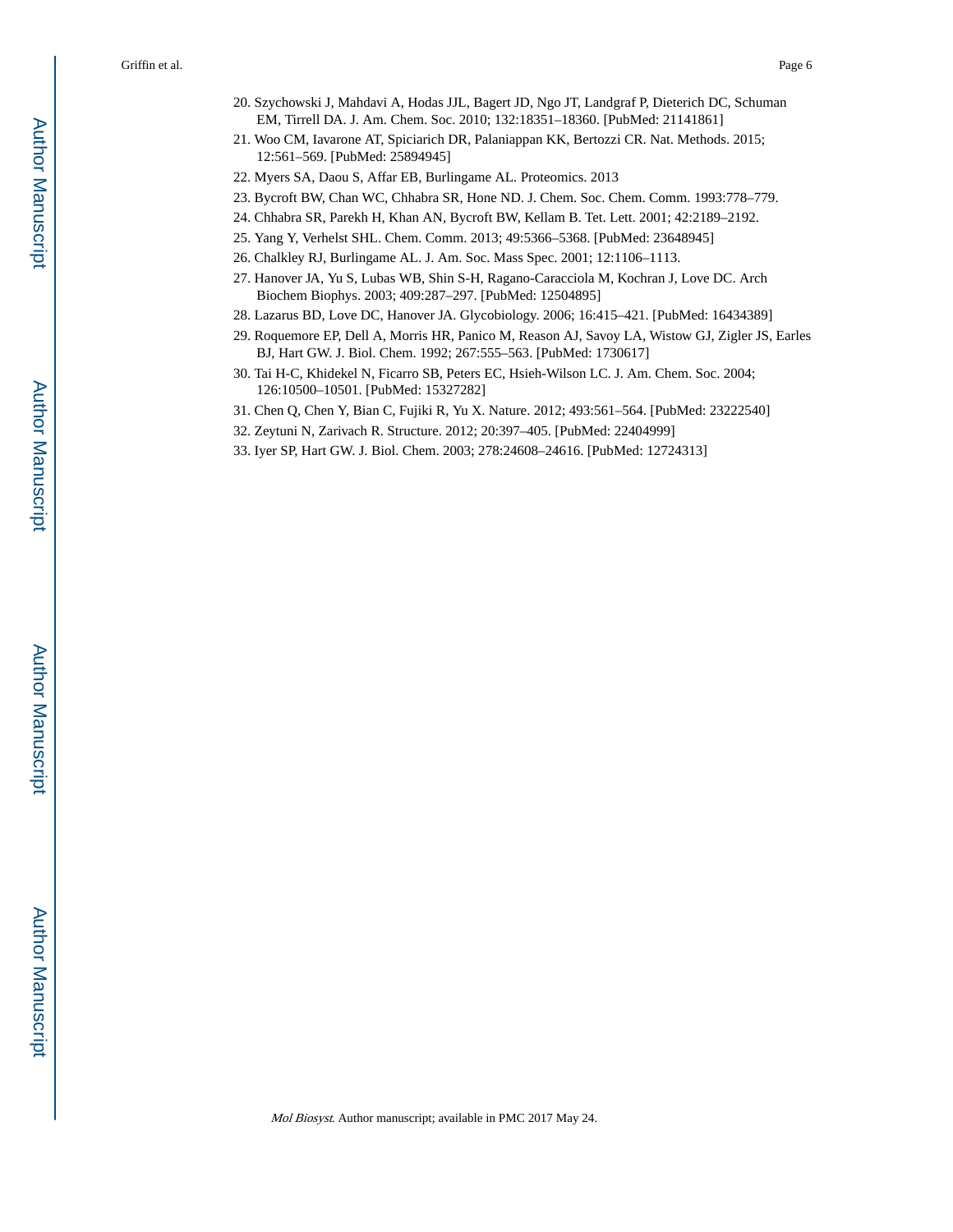

#### **Fig. 1.**

(a) Chemicals used in the labelling protocol. (b) Schematic of O-GlcNAc protein enrichment and elution using two-step chemoenzymatic/CuAAC labelling protocol.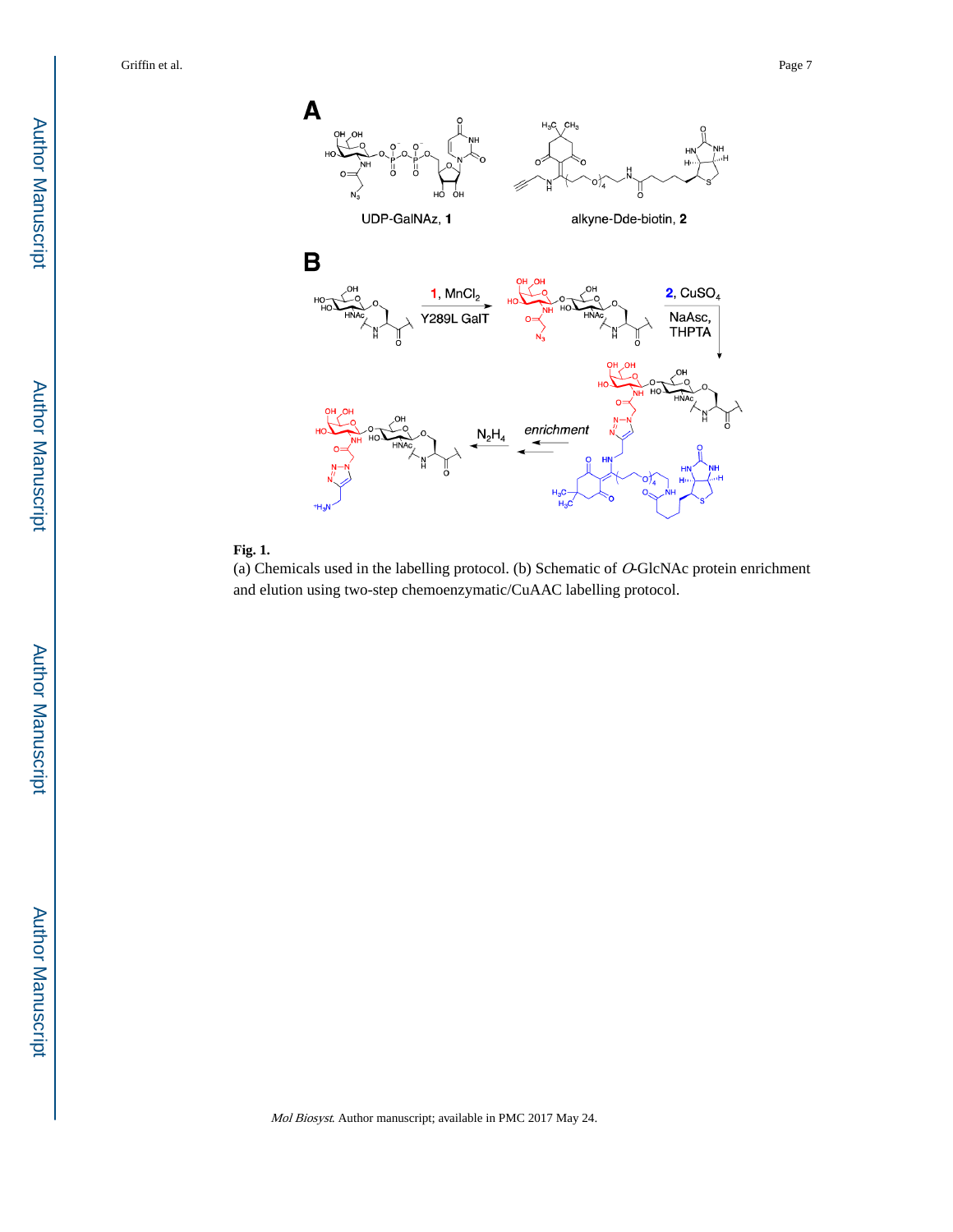

#### **Fig. 2.**

Labelling and cleavage reactions proceed quantitatively. Reverse phase LC-MS analysis of <sup>O</sup>-GlcNAc peptide labelling reactions at (A) time 0, (B) 16 h after addition of 1 and Y289L GalT, (C) 1 h after CuAAC with 2, and (D) 1 h after cleavage with 2% aqueous hydrazine. See SI for experimental details. (A) and (B) show base peak chromatograms. (C) and (D) show extracted ion chromatograms of the starting material and product within  $\pm 1$  m/z of calculated values.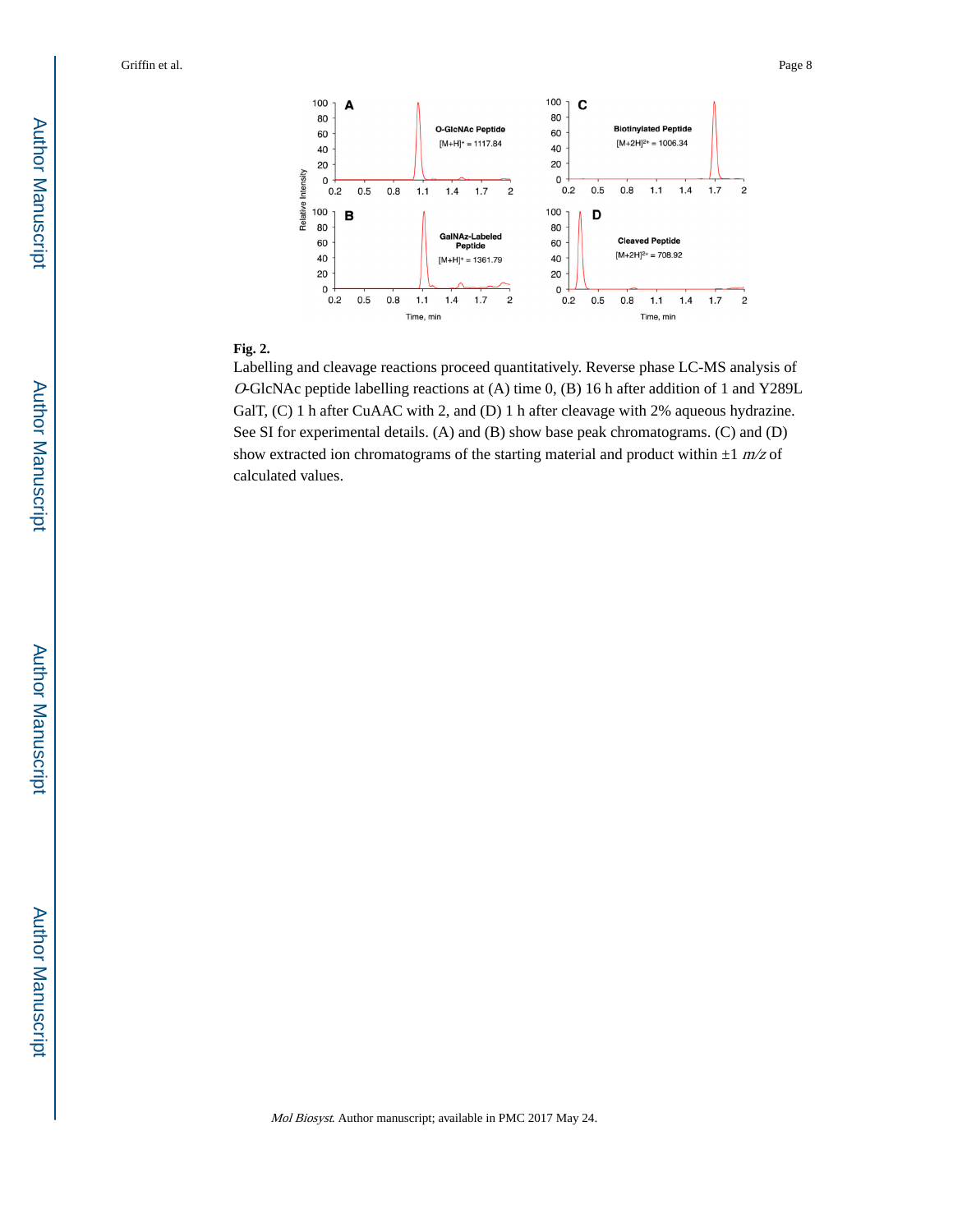

#### **Fig. 3.**

Alkyne-Dde-biotin linker **2** outperforms a widely used alkyne-photocleavable-biotin linker (PC). Protein lysates labelled with **2** show higher biotin signal after labelling (lane 2 vs. lane 4) and lower residual signal after cleavage (lane 3 vs. lane 5) compared to the PC linker. See Supplemental Fig. 2 for full Coomassie gel.